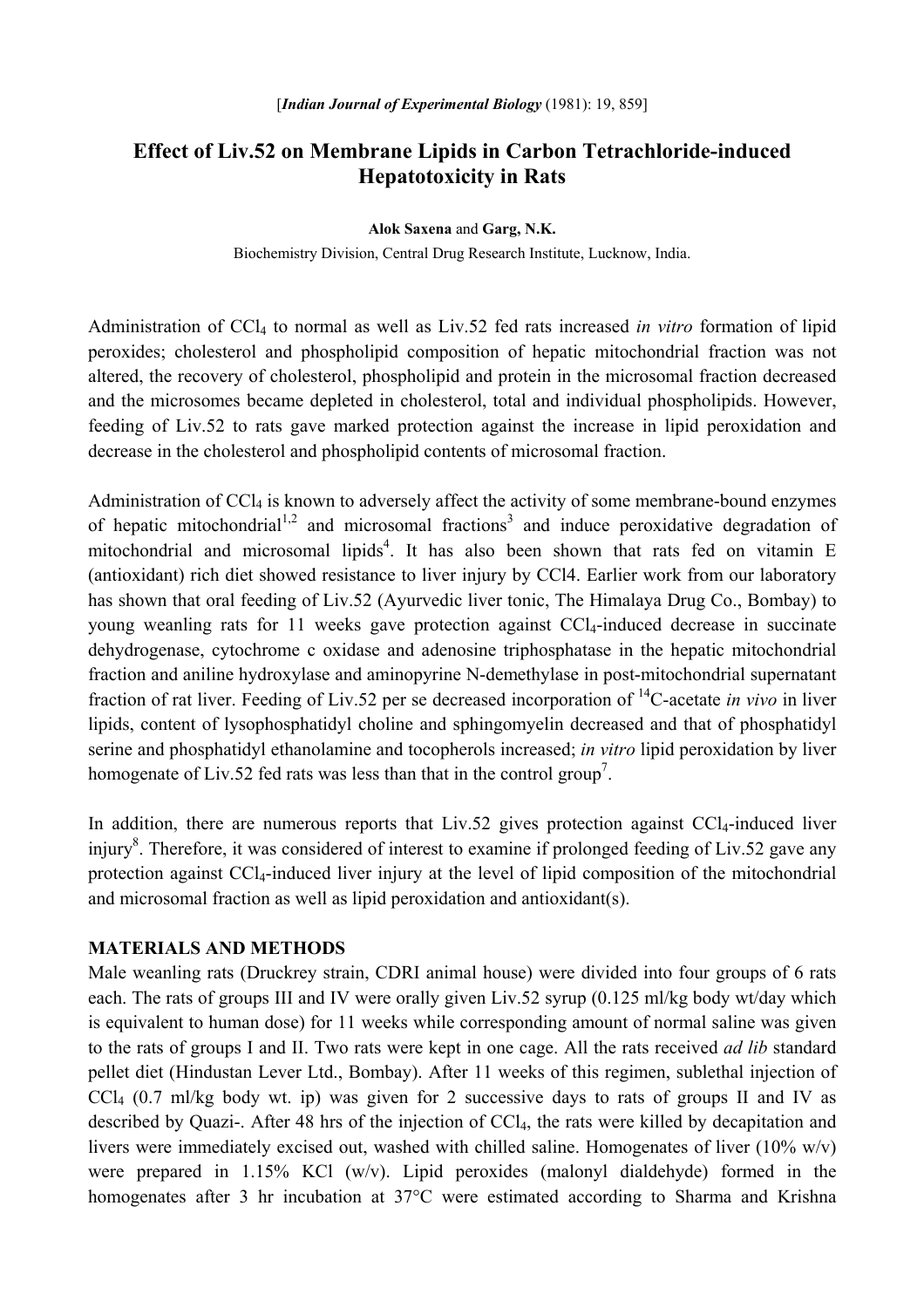Murti<sup>10</sup>. Total tocopherols in the homogenates were estimated according to Lehman. Mitochondrial and microsomal fractions were prepared according to Schneider and Hogeboom<sup>12</sup>. Lipids of mitochondrial and microsomal fractions were extracted according to Folch *et al*13. Total cholesterol in the lipids was estimated according to Zlatkis *et*  $al<sup>14</sup>$ . Phospholipids were resolved by TLC on silica gel G using chloroform-methanol-acetic acid-water (65:25:4:2 v/v) as solvent and identified by comparing their Rf values with those of simultaneously-run authentic standard phospholipids. Silica gel of the iodine-marked spots was scraped. Lipid samples or silica gel scrapings were digested with 70% PCA and phosphorus in the digests estimated according to Wagner *et al*15.

Protein was estimated according to Lowry *et al.*<sup>16</sup> using bovine serum albumin as standard.

## **RESULTS AND DISCUSSION**

Table 1 shows that the administration of  $CCl<sub>4</sub>$  to normal rats (group II) increased the formation of lipid peroxides *in vitro* by liver as compared to control (group I). However in Liv.52-fed rats which were not treated with CCl<sub>4</sub> (group III), lesser amounts of lipid peroxides were formed as compared to control (group I) and when  $CCl<sub>4</sub>$  was given to rats fed Liv.52 (group IV), the increase in lipid peroxidation was of a lesser magnitude than in normal rats treated with CCl4 (group II). This shows that oral feeding of Liv.52 exerts protection against increased lipid peroxidation caused by administration of CCl<sub>4</sub>. Level of tocopherols (anti-oxidant) in liver of rats given CCl<sub>4</sub> (group II) was lower than in the control rats (group I). Liv.52-fed rats (group III) showed an increase in the content of tocopherols in liver as compared to control (group I). Decrease in the tocopherol content of liver caused by the administration of CCL was less pronounced in rats, which were fed Liv.52 (groups II and IV). Tocopherols are known to inhibit lipid peroxidation<sup>17</sup> and exert a protective effect against

lethal dose of  $CCl<sub>4</sub><sup>5</sup>$ . Accordingly CCl<sub>4</sub>treated rats (group II) showed enhanced lipid peroxidation in liver along with decreased contents of tocopherols while Liv.52-fed rats which were given  $CCl<sub>4</sub>$ treatment (group IV) showed decreased level of lipid peroxidation along with an increase in tocopherol contents. This indicates that Liv.52 inhibits CCl4 induced lipid peroxidation presumably by increasing tocopherol level.

| <b>Table 1:</b> In vitro lipid peroxidation and tocopherols in liver<br>(Values are mean $\pm$ SD from 6 rats in each group) |                    |                              |                            |                            |  |
|------------------------------------------------------------------------------------------------------------------------------|--------------------|------------------------------|----------------------------|----------------------------|--|
|                                                                                                                              | Group I            | Group II                     | Group III                  | Group IV                   |  |
| Lipid<br>peroxidation*                                                                                                       | 2.78<br>$\pm 0.40$ | 4.82<br>$\pm 0.40^{\rm a}$   | 1.81<br>$\pm 0.50^{\circ}$ | 2.97<br>$\pm 0.80^{\rm b}$ |  |
| Tocopherols**                                                                                                                | 663<br>± 50        | 543<br>$\pm$ 35 <sup>a</sup> | 846<br>$\pm 50^{\circ}$    | 725<br>$\pm 66^{\rm b}$    |  |
| *TBA value – OD at 535 nm/g wet tissue;<br>**ug tocopherol/g liver.                                                          |                    |                              |                            |                            |  |

*p* values:  $a < 0.01$  as compared to group I;

 $b$ <0.01 as compared to group III.

The results of Table 2 show that percent recovery of membrane proteins, phospholipids and cholesterol in the mitochondrial fraction of liver of rats of all the 4 groups was more or less the same. It is clear from Table 3 that neither administration of  $\text{CCl}_4$  nor feeding of Liv.52 had any effect on the levels of phospholipids, cholesterol and individual phospholipids of mitochondrial fraction.

Results of Table 2 also show that in CCl<sub>4</sub> treated rats per cent recovery of phospholipids, proteins and cholesterol in microsomal fraction of liver was considerably less than in control rats which indicates that microsomal membranes were degenerated during CCl<sub>4</sub>-induced hepatotoxicity.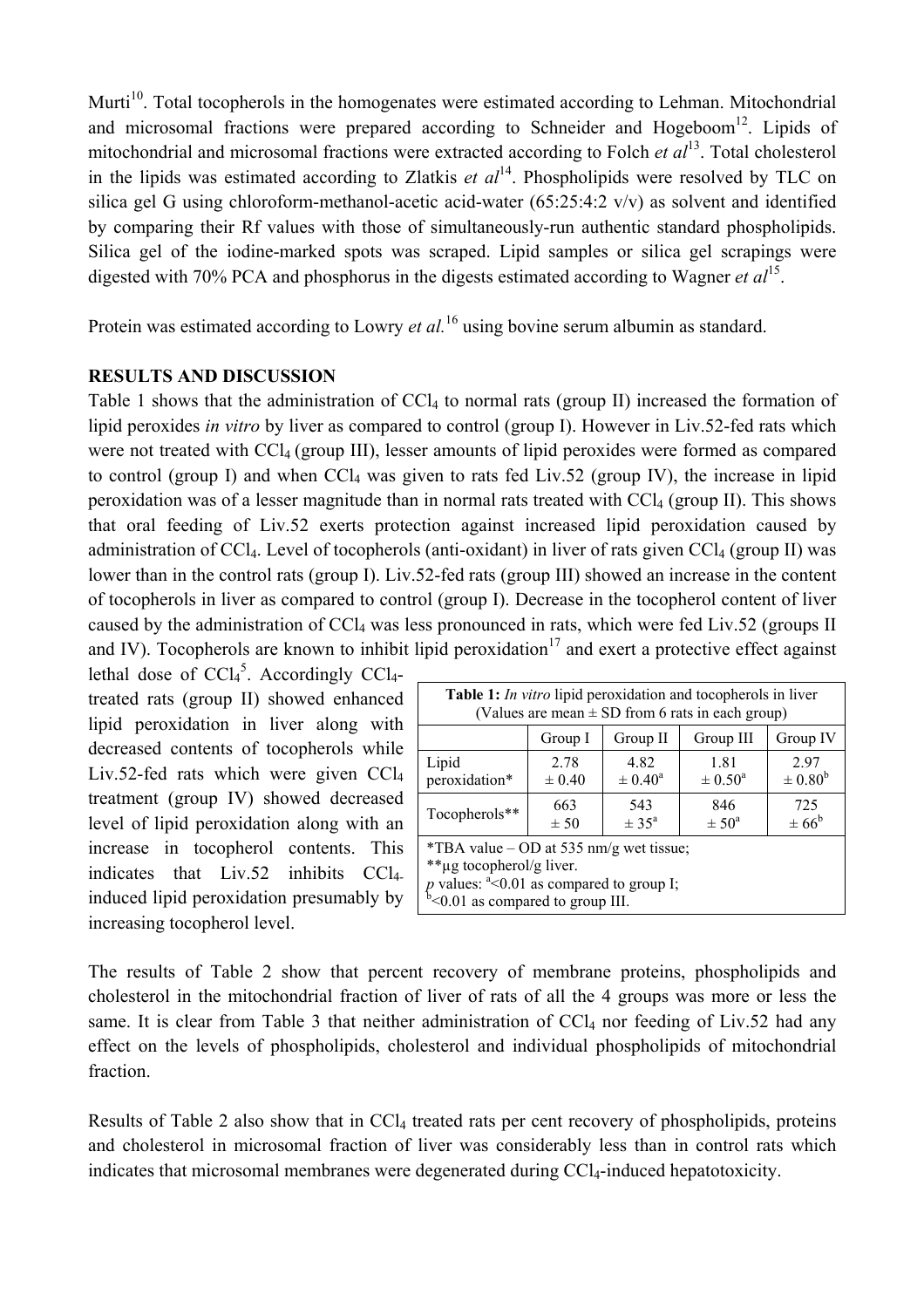| Table 2: Recovery of membrane-constituents in mitochondrial and microsomal fraction                                                                                                                                        |              |                             |                              |                             |                               |
|----------------------------------------------------------------------------------------------------------------------------------------------------------------------------------------------------------------------------|--------------|-----------------------------|------------------------------|-----------------------------|-------------------------------|
| (Values mean $\pm$ SD from 6 rats in each group, are actual recovery of the constituent from liver wet wt. Figures in<br>parentheses are percent of constituent of total homogenate recovered in the subcellular fraction) |              |                             |                              |                             |                               |
|                                                                                                                                                                                                                            |              | Group I                     | Group II                     | Group III                   | Group IV                      |
| Protein (mg)                                                                                                                                                                                                               | Mitochondria | $36.53 \pm 1.27$<br>(23.02) | $32.8 \pm 3.64$<br>(24.85)   | $39.57 \pm 6.55$<br>(24.83) | $39.87 \pm 5.29$<br>(23.87)   |
|                                                                                                                                                                                                                            | Microsome    | $21.00 \pm 1.64$<br>(13.82) | $15.14 \pm 1.73*$<br>(11.13) | $20.11 \pm 2.16$<br>(12.91) | $18.18 \pm 0.60$<br>(13.25)   |
| Phospholipid (mg)                                                                                                                                                                                                          | Mitochondria | $5.39 \pm 0.36$<br>(18.11)  | $4.9 \pm 0.47$<br>(19.47)    | $5.59 \pm 0.49$<br>(19.15)  | $5.09 \pm 0.26$<br>(20.24)    |
|                                                                                                                                                                                                                            | Microsome    | $2.63 \pm 0.39$<br>(9.18)   | $1.25 \pm 0.23*$<br>(5.14)   | $2.57 \pm 0.41$<br>(8.84)   | $1.84 \pm 0.37**$<br>(7.31)   |
| Cholesterol (mg)                                                                                                                                                                                                           | Mitochondria | $1.28 \pm 0.21$<br>(17.18)  | $1.19 \pm 0.18$<br>(16.37)   | $1.35 \pm 0.12$<br>(19.94)  | $1.37 \pm 0.26$<br>(19.77)    |
|                                                                                                                                                                                                                            | Microsome    | $0.95 \pm 0.09$<br>(11.55)  | $0.49 \pm 0.03*$<br>(6.78)   | $0.91 \pm 0.10$<br>(13.31)  | $0.80 \pm 0.06$ **<br>(11.64) |
| p values: *< 0.01 compared to group I; ** < 0.01 compared to group III.                                                                                                                                                    |              |                             |                              |                             |                               |

| Table 3: Cholesterol and phospholipid composition of mitochondrial fraction<br>(Values are mean $\pm$ SD from 6 rats in each group and expressed for 1 mg mitochondrial protein.<br>All changes are statistically not significant) |                   |                  |                  |                  |  |
|------------------------------------------------------------------------------------------------------------------------------------------------------------------------------------------------------------------------------------|-------------------|------------------|------------------|------------------|--|
|                                                                                                                                                                                                                                    | Group I           | Group II         | Group III        | Group IV         |  |
| Cholesterol $(\mu g)$                                                                                                                                                                                                              | $35.00 \pm 1.87$  | $36.21 \pm 2.75$ | $34.48 \pm 6.95$ | $32.06 \pm 1.72$ |  |
| Total phospholipids $(\mu g)$                                                                                                                                                                                                      | $144.42 \pm 4.16$ | $146.9 \pm 5.03$ | $141.6 \pm 2.36$ | $139.8 \pm 4.25$ |  |
| Lysophosphatidyl choline $(\mu g)$                                                                                                                                                                                                 | $2.48 \pm 0.32$   | $2.76 \pm 0.56$  | $2.7 \pm 0.53$   | $2.74 \pm 0.54$  |  |
| Sphingomyelin $(\mu g)$                                                                                                                                                                                                            | $5.94 \pm 0.40$   | $6.15 \pm 1.57$  | $5.73 \pm 0.13$  | $5.54 \pm 0.85$  |  |
| Phosphatidyl choline $(\mu g)$                                                                                                                                                                                                     | $79.27 \pm 4.35$  | $79.89 \pm 1.93$ | $75.73 \pm 2.48$ | $77.97 \pm 3.13$ |  |
| Phosphatidyl ethanolamine $(\mu g)$                                                                                                                                                                                                | $29.17 \pm 1.83$  | $28.91 \pm 0.81$ | $28.08 \pm 0.80$ | $27.12 \pm 0.49$ |  |
| Phosphatidyl serine $(\mu g)$                                                                                                                                                                                                      | $12.66 \pm 0.3$   | $13.55 \pm 1.0$  | $12.88 \pm 0.89$ | $13.74 \pm 0.76$ |  |
| Cardiolipin + Phosphatidic acid $(\mu g)$                                                                                                                                                                                          | $8.01 \pm 0.96$   | $8.03 \pm 1.37$  | $8.25 \pm 0.46$  | $8.20 \pm 0.41$  |  |

Feeding of Liv.52 did not elicit any significant change in the recovery of these constituents in the hepatic microsomal fraction of control rats (groups I and III) but when  $CCl<sub>4</sub>$  was given to Liv.52fed rats, the recovery of proteins and cholesterol increased to almost normal values while recovery to phospholipids was considerably improved (groups I and IV) as compared to groups I and II. This shows that feeding of Liv.52 gave protection against degeneration of endoplasmic reticulum in liver in CCl4-induced hepatotoxicity.

Table 4 gives the cholesterol and phospholipid composition of hepatic microsomal fraction. It is evident from Table 4 that levels of phospholipids of cholesterol decreased in the hepatic microsomal fraction of rats treated with CCl<sub>4</sub> (groups I and II). Liv.52-fed rats (group III) did not exhibit any change in the phospholipids and cholesterol contents of the microsomal fraction (groups I and III) but when Liv.52 fed rats were given CCl<sub>4</sub> a marginal decrease in the phospholipid and cholesterol contents of microsomal fraction was observed (as compared to control rats). The levels of all the individual phospholipids except phosphatidyl ethanolamine registered a decrease in rats given CCl4 (group II). Feeding of Liv.52 to control rats decreased the levels of lysophosphatidyl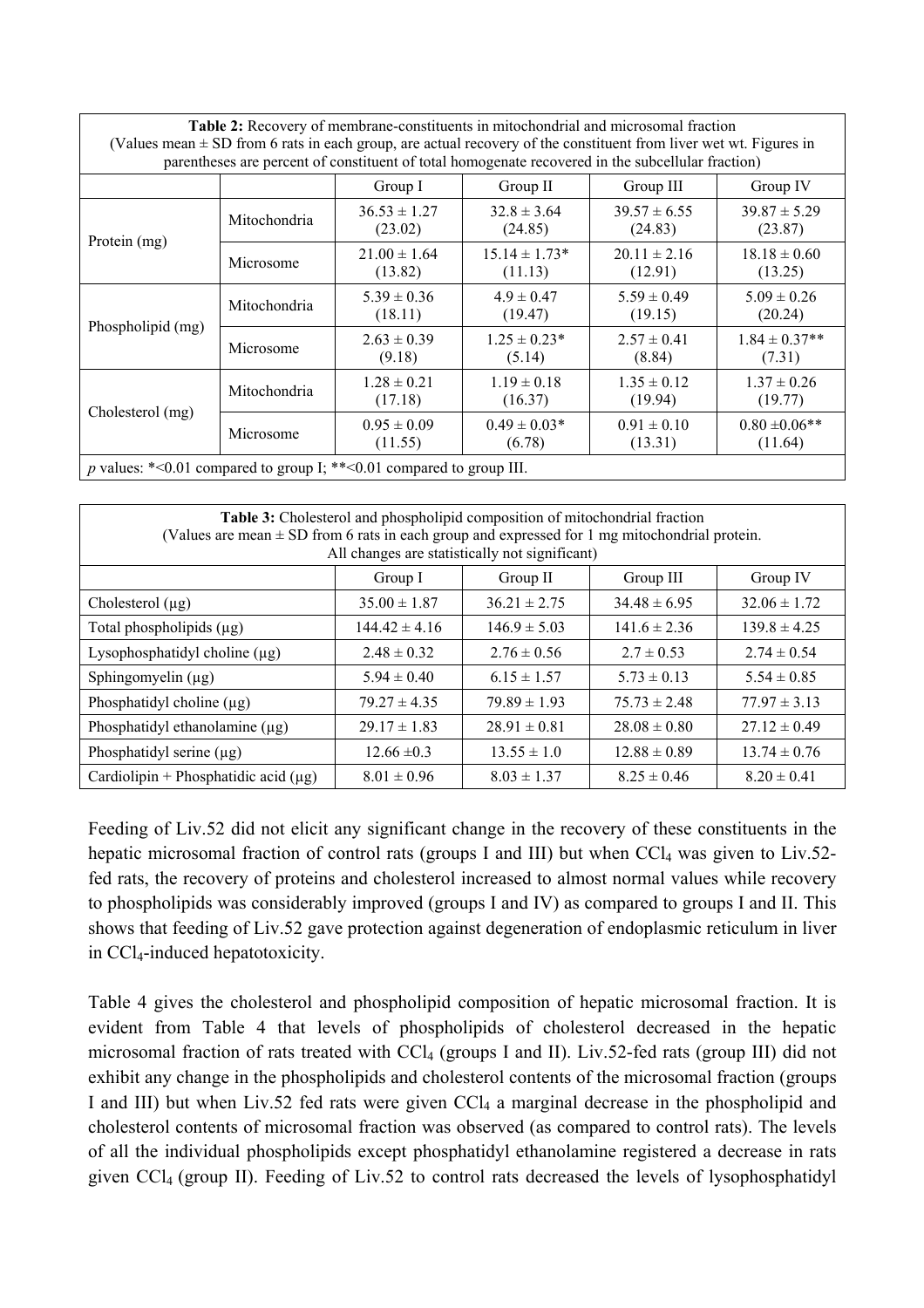| Iva rais were given con and accrease in phosphanare acra was sugnity protected.                                                                                            |                                     |                  |                    |                   |                    |
|----------------------------------------------------------------------------------------------------------------------------------------------------------------------------|-------------------------------------|------------------|--------------------|-------------------|--------------------|
| Table 4: Cholesterol and phospholipid composition of microsomal fraction<br>(Values are mean $\pm$ SD from 6 rats in each group and expressed for 1 mg microsomal protein) |                                     |                  |                    |                   |                    |
|                                                                                                                                                                            |                                     | Group I          | Group II           | Group III         | Group IV           |
| Cholesterol $(\mu g)$                                                                                                                                                      |                                     | $45.48 \pm 4.96$ | $32.23 \pm 2.18^*$ | $45.37 \pm 5.26$  | $42.52 \pm 1.18$   |
| Total phospholipids $(\mu g)$                                                                                                                                              |                                     | $125.2 \pm 1.38$ | $82.78 \pm 1.13*$  | $128.3 \pm 2.31$  | $101.1 \pm 3.6$ ** |
| phospholipids<br>Individual                                                                                                                                                | Lysophosphatidyl choline $(\mu g)$  | $2.55 \pm 0.1$   | $1.53 \pm 0.04*$   | $1.34 \pm 0.38*$  | $1.32 \pm 0.13$    |
|                                                                                                                                                                            | Sphingomyelin $(\mu g)$             | $5.86 \pm 0.14$  | $3.72 \pm 0.13*$   | $3.68 \pm 0.32*$  | $3.97 \pm 0.34$    |
|                                                                                                                                                                            | Phosphatidyl choline $(\mu g)$      | $67.61 \pm 3.05$ | $46.76 \pm 2.40*$  | $69.62 \pm 6.88$  | $61.44 \pm 1.39$   |
|                                                                                                                                                                            | Phosphatidyl serine $(\mu g)$       | $6.64 \pm 0.34$  | $4.98 \pm 0.28^*$  | $10.24 \pm 0.71*$ | $7.71 \pm 0.70**$  |
|                                                                                                                                                                            | Phosphatidyl ethanolamine $(\mu g)$ | $16.57 \pm 1.19$ | $16.16 \pm 0.54$   | $15.78 \pm 1.40$  | $15.75 \pm 0.43$   |
|                                                                                                                                                                            | Phosphatidic acid $(\mu g)$         | $6.10 \pm 1.02$  | $3.55 \pm 0.05*$   | $5.68 \pm 0.43$   | $5.05 \pm 0.55$    |
| p values: $*<0.01$ compared to group I; $**<0.01$ compared to group III.                                                                                                   |                                     |                  |                    |                   |                    |

choline and sphingomyelin and increased the levels of phosphatidyl serine. However when Liv.52 fed rats were given CC $l_4$  the decrease in phosphatidic acid was slightly protected.

Recknagel and Ghoshal<sup>18</sup> demonstrated that during  $CCl_4$  toxicity, free radicals are generated in or near the lipoidal centres of endoplasmic reticulum of hepatic parenchymal cells, this initiates autocatalytic peroxidative breakdown of microsomal lipids. The changes in the lipoidal elements of endoplasmic reticulum results in the morphological alterations of endoplasmic reticulum<sup>19,20</sup>; loss of drug metabolising activity<sup>21</sup> and loss of glucose-6-phosphatase activity<sup>3</sup>. In our previous communication<sup>6</sup> we have shown that administration of CCl<sub>4</sub> decreases the activities of drug metabolising enzymes and glucose-6-phosphatase which are associated with microsomal membranes and feeding of Liv.52 gave protection against the decrease in these enzymes. The present work demonstrates increase in the levels of lipid peroxides in liver of rats treated with CCl4 followed by partial degeneration of hepatic microsomal fraction and alteration in its phospholipid and cholesterol composition. The enzyme changes observed in the microsomal fraction by giving Liv.52 or CCl<sub>4</sub> or both<sup>6</sup> appears to be due to alteration in the lipid composition and are at least partly protected by feeding of Liv.52 while changes in mitochondrial enzymes cannot be correlated with alteration in lipid composition or lipid peroxidation, but are nevertheless protected by Liv.52.

## **ACKNOWLEDGEMENT**

This work was carried out during the tenure of the research fellowship of CSIR, New Delhi, held by AS, technical assistance of Sarvashri N.K. Verma and Suresh Yadav is acknowledged.

### **REFERENCES**

- 1. Recknagel, R. O. and Anthony, D. D. *Proc. Fed Am. Soc. Exp. Biol.* (1957): 16, 456.
- 2. Dianzani, M. U., *Biochim, Biophys. Acta* (1954): 14, 391.
- 3. Recknagel, R. O. and Lombardi, B., *J. Biol. Chem.* (1961): 236, 564.
- 4. Recknagel, R. O. and Ghoshal, A. K. *Expl. Molec. Pathol*. (1966): 5, 413.
- 5. Gallaghar, C. H., *Nature* (1961): 192, 881.
- 6. Saxena, A. and Garg, N. K., *Indian J. Exp. Biol*. (1979): 17, 662.
- 7. Saxena, A., Sharma, S. K. and Garg, N. K., *Indian J. Exp. Biol*. (1980): 18, 1330.